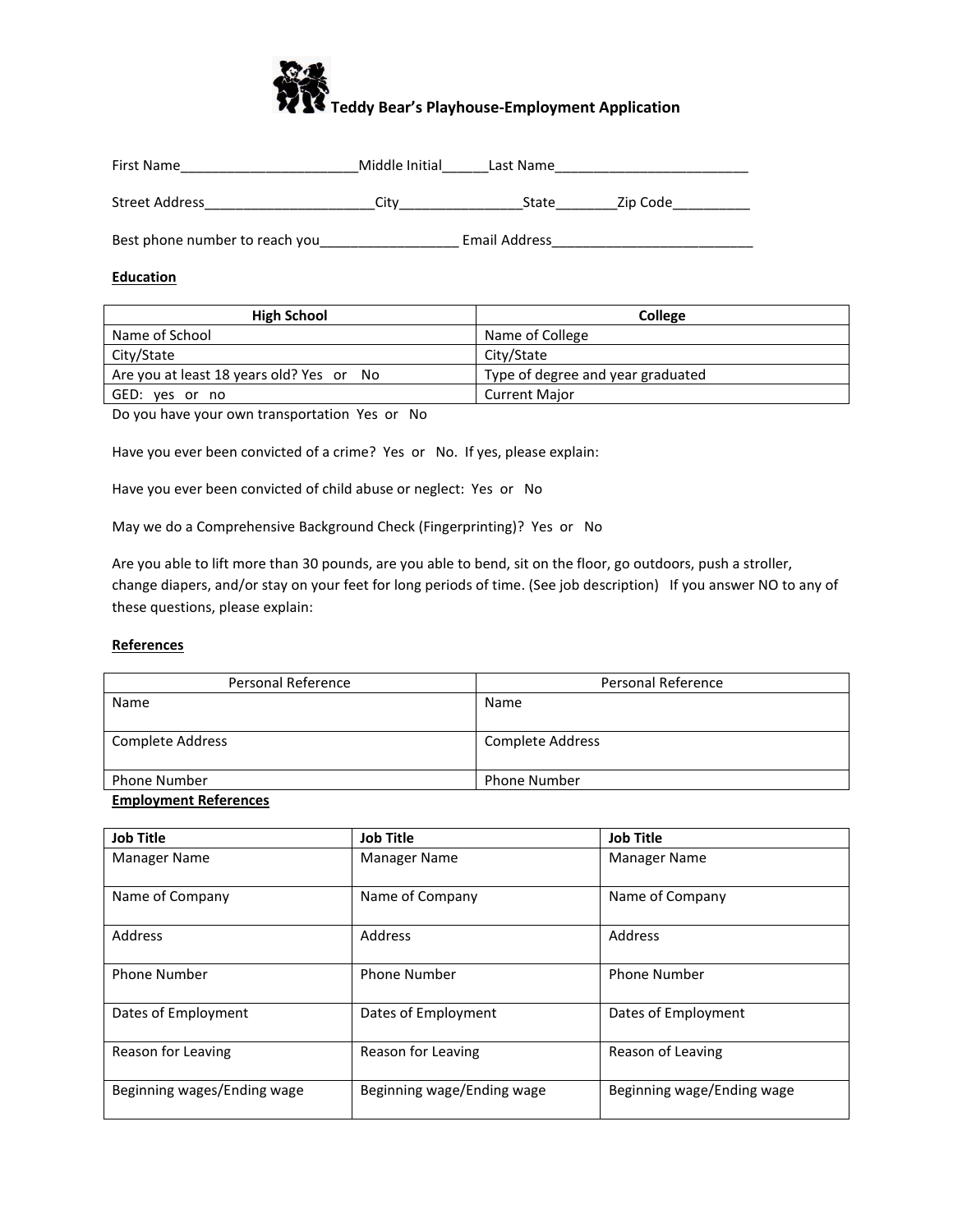

# **Who should we call in case of an emergency?**

| Name | Address                  | Phone# | Relationship to applicant |
|------|--------------------------|--------|---------------------------|
|      | $\overline{\phantom{a}}$ |        |                           |

## **What hobbies do you enjoy?**

# **Define or explain to the best of your ability the following**:

| Appropriate behavior                                    |
|---------------------------------------------------------|
|                                                         |
|                                                         |
| Time Out                                                |
|                                                         |
|                                                         |
| Redirection                                             |
|                                                         |
|                                                         |
| List 2 habaviors typical of an infant through 18 months |

List 2 behaviors typical of an infant through 18 months

1.

2.

List 2 behaviors typical of a Toddler through 2 ½ years of age

1.

2.

List behaviors typical of a 2 ½ year old through 5 years of age

1.

2.

What age children do you enjoy working with most and why?

A toddler bites another child; briefly explain how you would handle this situation

A 3 year old hits you out of anger, how would you react?

You have twelve 4 year olds in your group, they are very loud and not listening to your request to quiet down, what do you do?

A 3 year old uses very inappropriate language, how would you explain this to the child's parent?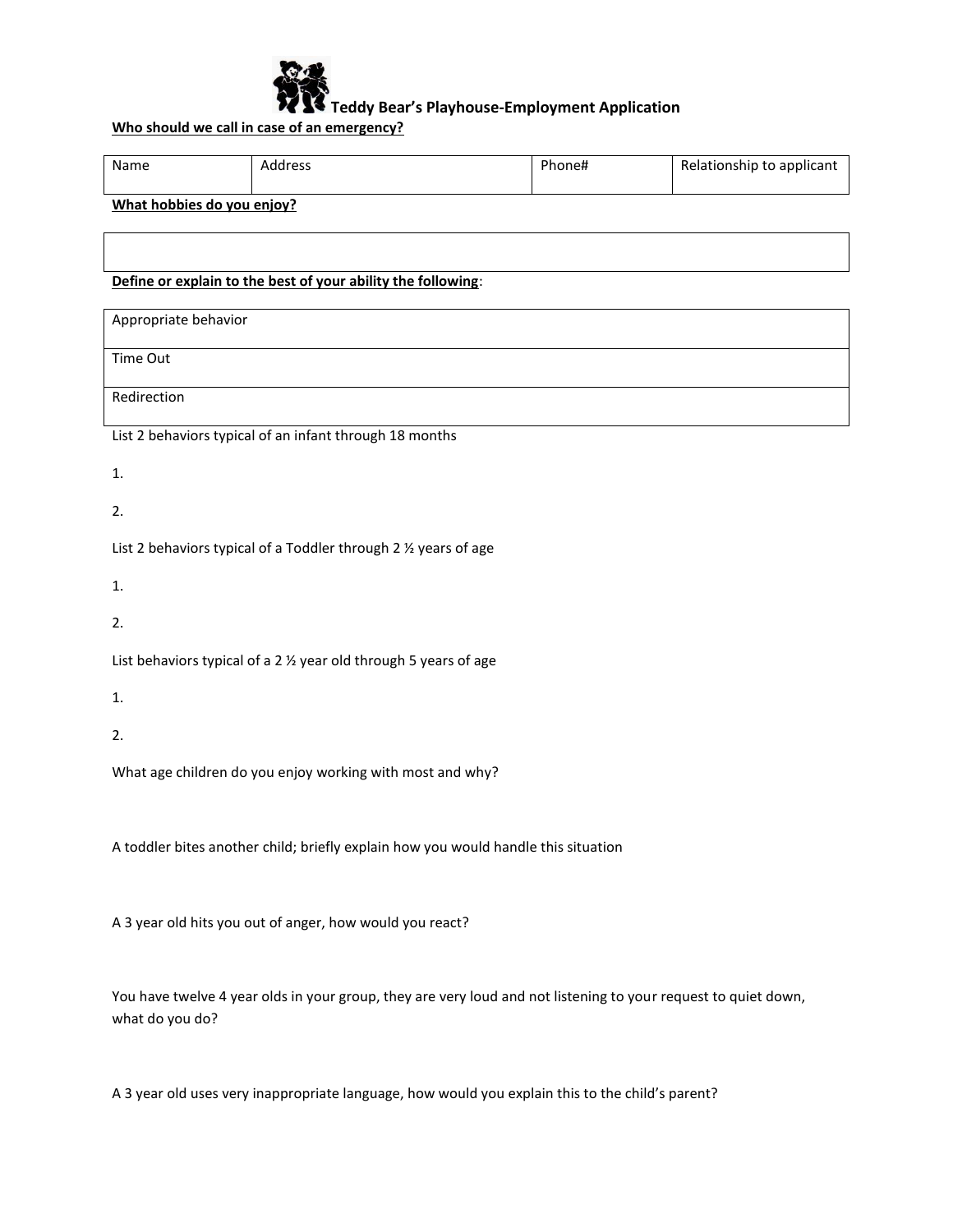

Do you have any other experiences working with children, if yes, explain:

What position are you applying for?\_\_\_\_\_\_\_\_\_\_\_\_\_\_\_\_\_\_\_\_\_\_\_\_\_\_\_\_\_\_\_\_\_\_\_\_

What are your wage expectations for this position? \$\_\_\_\_\_\_\_\_\_\_\_\_\_\_\_\_\_\_\_\_\_\_\_\_\_\_\_\_

Please sign below authorizing Teddy Bear's Playhouse to contact any or all references listed

Signature and date

I understand that any dishonest answer given on this application or with any future interview would be considered grounds for dismissal. I also agree to the release of this application or a portion of it to representatives of Child Protective Services, or other government agencies, if requested by such agencies.

Signature and Date:

This application will be considered current for 3 months and that another application would need to be completed for reconsideration after this time period has past.

EOE: We do not discriminate any individual or group because of sex, race, religion, national origin, marital status, age, weight, height, color, disability or political beliefs in the hiring, promotion, payment or discipline of employees.

What hours can you work? Please indicate below: We are open from 6:00am-6:00pm (Brighton location)

6:30-6:00pm (Commerce and Martin Rd locations)

| . .<br>Mondav | uesdav | <b>WF</b><br>suav | Thursday | $ \cdot$<br>Friday |
|---------------|--------|-------------------|----------|--------------------|
|               |        |                   |          |                    |

Do you have any restrictions on your ability to work the hours between 6:00am – 6:00pm? If yes, please explain: